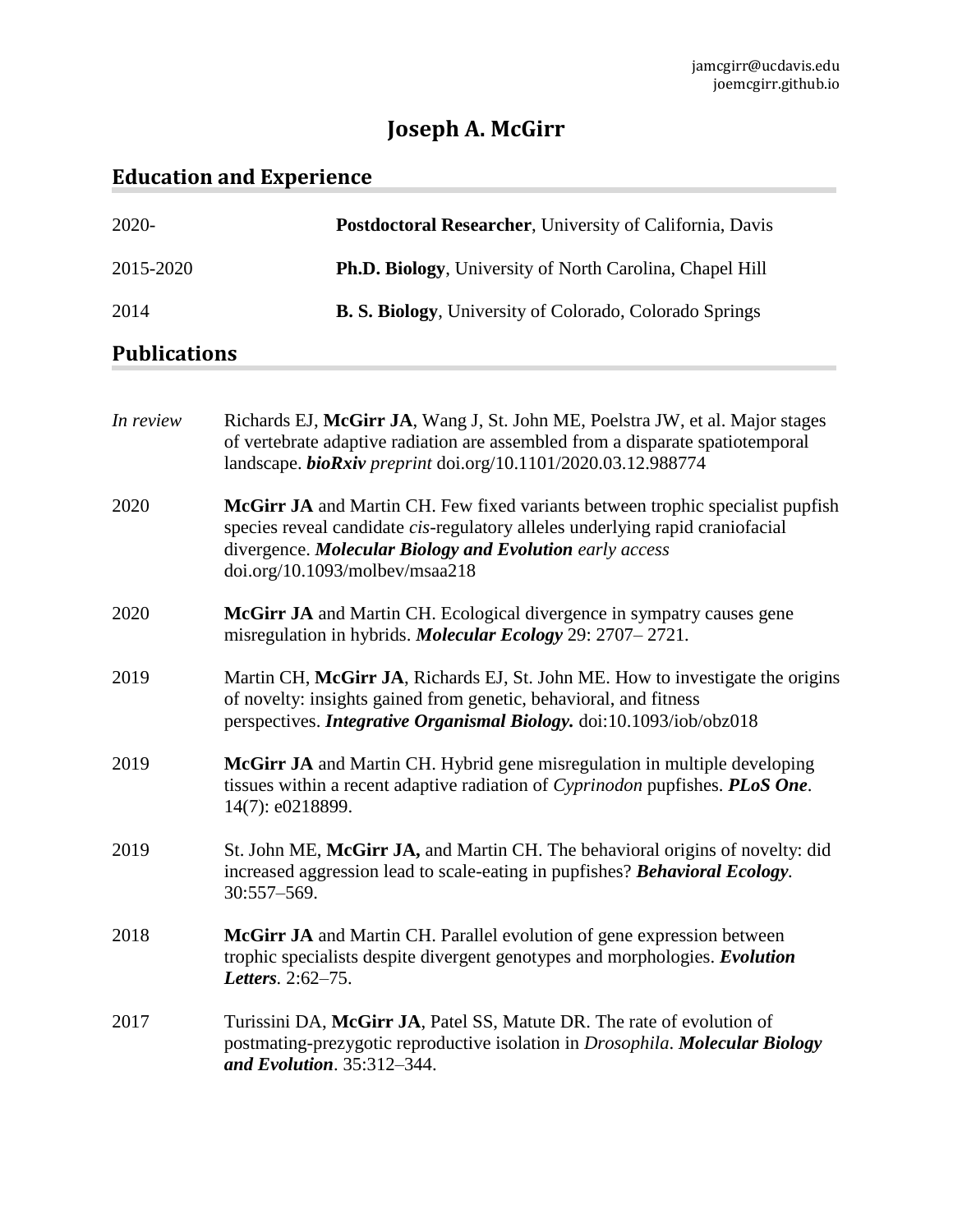- 2017 **McGirr JA** and Martin CH. Novel candidate genes underlying extreme trophic specialization in Caribbean pupfishes. *Molecular Biology and Evolution*. 34:873–888.
- 2017 **McGirr JA**, Johnson LM, Kelly W, Markow TA, Bono JM. Reproductive isolation among *Drosophila arizonae* from geographically isolated regions of North America. *Evolutionary Biology*. 44:82–90.

## **Fellowships and Awards**

 NSF-XSEDE Startup Allocation: The impacts of the Exxon Valdez oil spill on Pacific herring population collapse and lack of recovery in Prince William Sound, Alaska. \$2,000 Triangle Center for Evolutionary Medicine Graduate Fellowship. \$10,446 Rosemary Grant Travel Award, Society for the Study of Evolution. \$1,630 L.I. Gilbert Travel Award, University of North Carolina Chapel Hill. \$750 Best Graduate Student Presentation, Southeastern Population Ecology and Evolutionary Genetics (SEPEEG) Conference. \$100 NSF Graduate Research Fellowship Program: Honorable Mention. College of Letters, Arts, and Sciences Research Award, University of Colorado Colorado Springs. \$1,500

## **Presentations and Invited Seminars**

| 2019 | Contributed talk. Society for the Study of Evolution meeting. Providence, RI.          |
|------|----------------------------------------------------------------------------------------|
| 2018 | <i>Invited speaker.</i> Research in Progress Seminar Series. East Carolina University. |
|      | Greensville, NC.                                                                       |
| 2018 | Contributed talk. Society for Integrative and Comparative Biology                      |
|      | meeting. San Francisco, CA.                                                            |
| 2017 | Contributed talk. Southeastern Population Ecology and Evolutionary Genetics            |
|      | Conference. Laurel Hill NC.                                                            |
| 2017 | Contributed talk. Society for the Study of Evolution meeting. Portland, OR.            |

## **Teaching and Service**

#### **Teaching Assistant:**

Ecology and Evolution BIOL 201 Animal Behavior BIOL 278 Course-based Undergraduate Research Experience BIOL 102L Comparative Vertebrate Anatomy BIOL 315

**Journal reviewer:** *Genetics, Proceedings of the Royal Society B, Molecular Ecology, G3: Genes, Genomes, Genetics.*